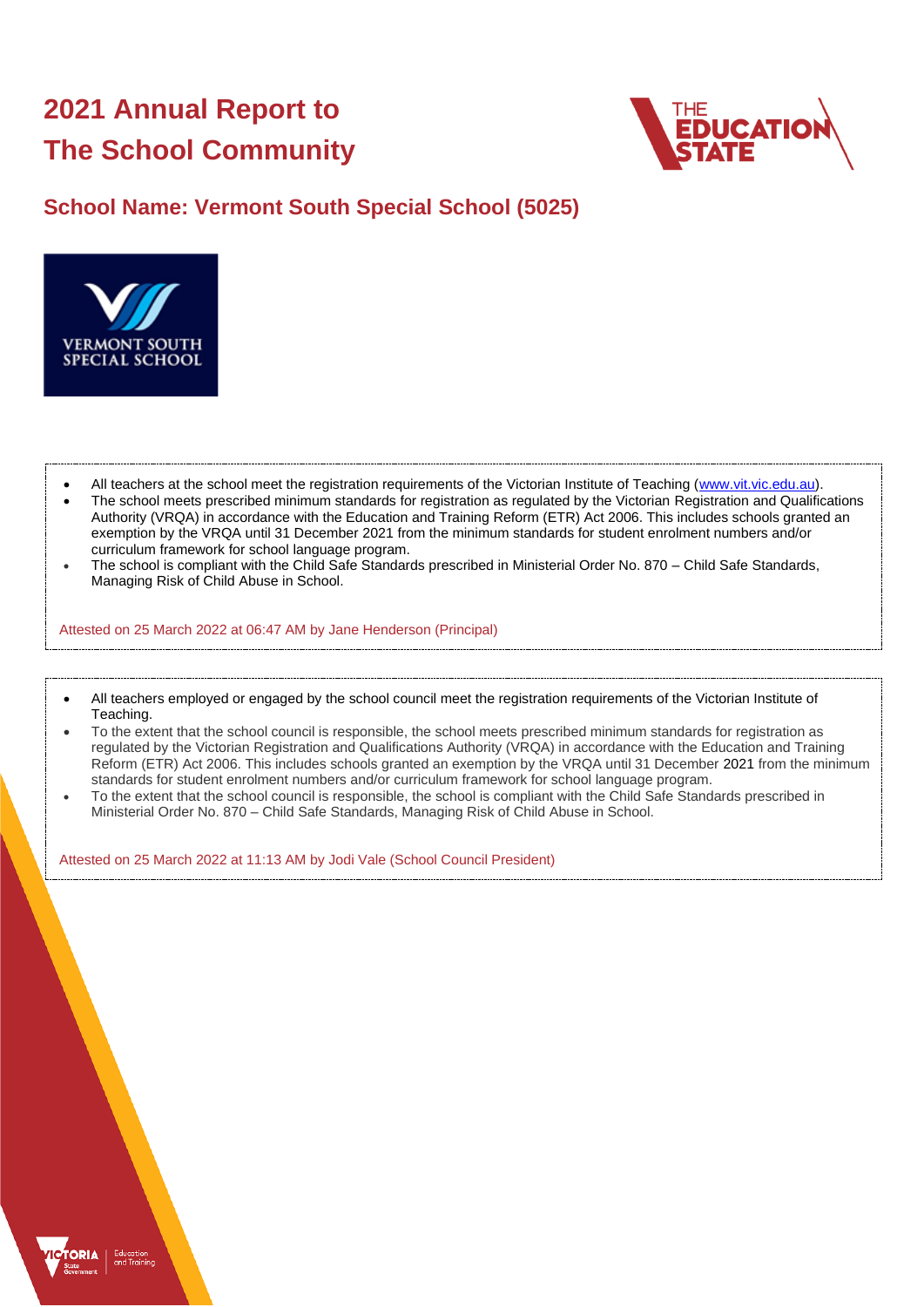

## How to read the Annual Report

## What does the *'About Our School'* commentary section of this report refer to?

The 'About our school' commentary provides a brief background on the school, an outline of the school's performance over the year and future directions.

The 'School Context' describes the school's vision, values and purpose. Details include the school's geographic location, size and structure, social characteristics, enrolment characteristics and special programs.

The 'Framework for Improving Student Outcomes (FISO)' section includes the improvement initiatives the school has selected and the progress they have made towards achieving them through the implementation of their School Strategic Plan and Annual Implementation Plan.

### What does the *'Performance Summary'* section of this report refer to?

The Performance Summary includes the following:

#### **School Profile**

- student enrolment information
- the school's 'Student Family Occupation and Education' category
- a summary of parent responses in the Parent Opinion Survey, shown against the statewide average for Specialist schools
- school staff responses in the area of School Climate in the School Staff Survey, shown against the statewide average for Specialist schools

#### **Achievement**

• English and Mathematics for Teacher Judgements against the curriculum

#### **Engagement**

Student attendance and engagement at school, including:

• how many exiting students go on to further studies or full-time work

Results are displayed for the latest year and the average of the last four years (where available).

### Considering COVID-19 when interpreting the Performance Summary

The Victorian community's experience of COVID-19, including remote and flexible learning, had a significant impact on normal school operations in 2020 and 2021. This impacted the conduct of assessments and surveys. Readers should be aware of this when interpreting the Performance Summary.

For example, in 2020 and 2021 school-based surveys ran under changed circumstances. Absence data may have been influenced by local processes and procedures adopted in response to remote and flexible learning.

Schools should keep this in mind when using this data for planning and evaluation purposes.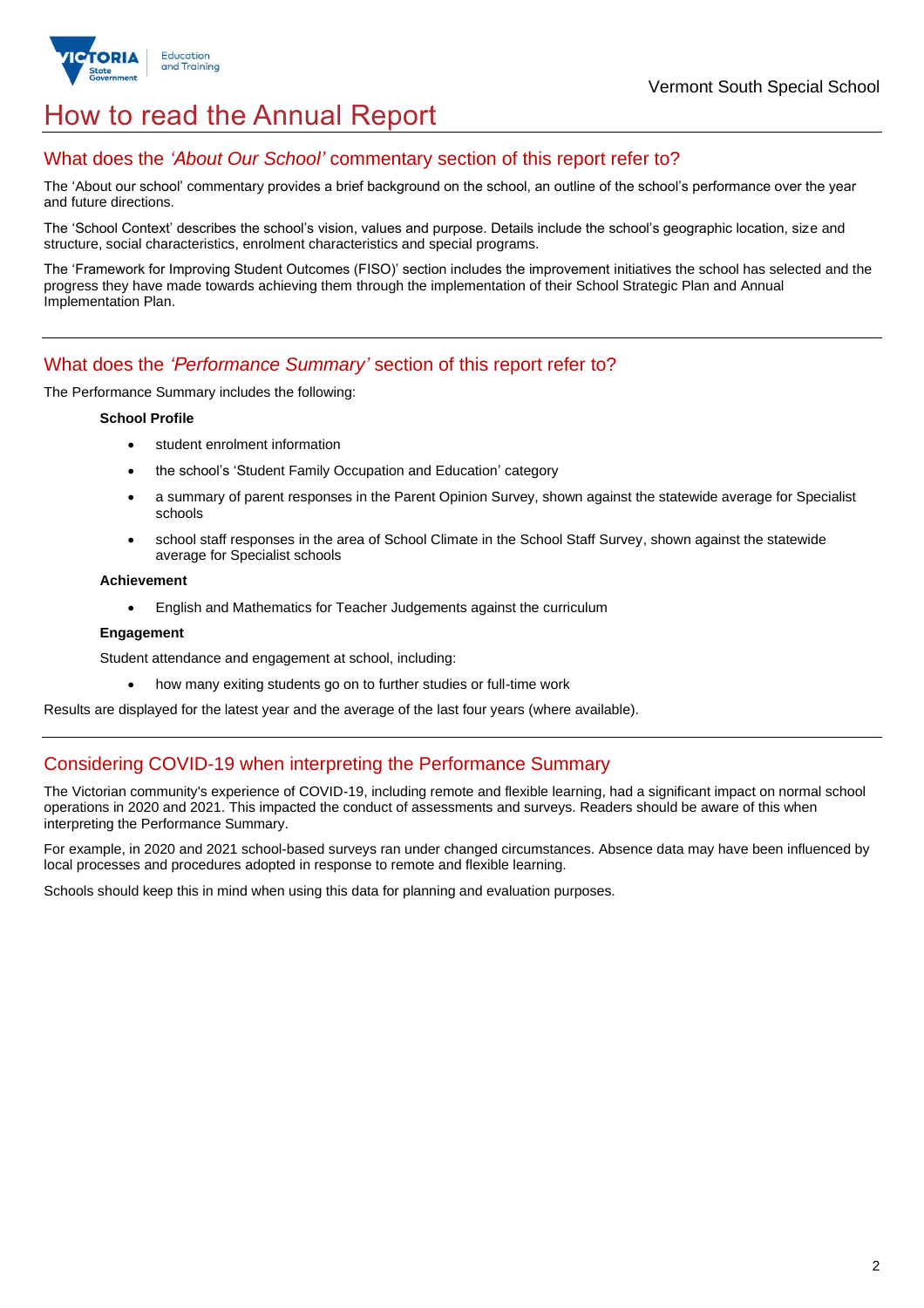

## How to read the Annual Report (continued)

## What does *'NDP'* or '*NDA*' mean?

'NDP' refers to no data being published for privacy reasons or where there are insufficient underlying data. For example, very low numbers of participants or characteristics that may lead to identification will result in an 'NDP' label.

'NDA' refers to no data being available. Some schools have no data for particular measures due to low enrolments. There may be no students enrolled in some year levels, so school comparisons are not possible.

Note that new schools only have the latest year of data and no comparative data from previous years. The Department also recognises unique circumstances in Specialist, Select Entry, English Language, Community Schools and schools that changed school type recently, where school-to-school comparisons are not appropriate.

## What is the *'Towards Foundation Level Victorian Curriculum'*?

The Victorian Curriculum is assessed through teacher judgements of student achievement based on classroom learning.

The 'Towards Foundation Level Victorian Curriculum' is integrated directly into the curriculum and is referred to as 'Levels A to D'.

'Levels A to D' may be used for students with disabilities or students who may have additional learning needs

'Levels A to D' are not associated with any set age or year level that links chronological age to cognitive progress (i.e., there is no age expected standard of achievement for 'Levels A to D').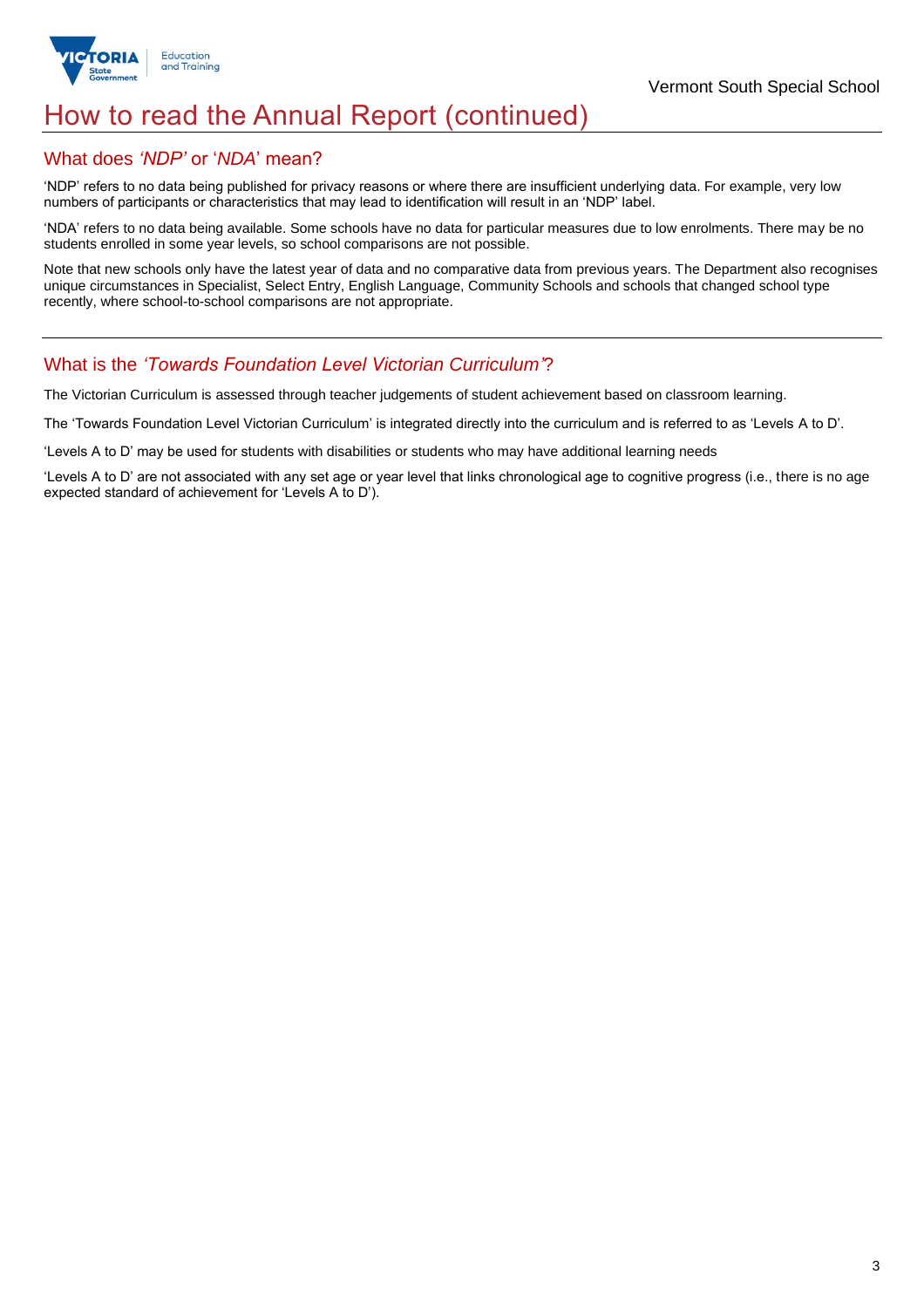

## **About Our School**

## School context

Our vision is to empower students to reach their personal best.

Our core values are learning, respect, responsibility, and resilience. We are student centered, we respect ourselves and each other, and understand that our attitudes and behaviours have an impact on the people around us. We are responsible and we take care of our school and the property of others. We are resilient and persistent even when things are difficult.

At Vermont South Special School (VSSS) we are intent on engaging students in their learning through providing highly qualified teaching staff, proactive leadership, and a safe and inclusive environment. It is our mission to provide students with the best possible foundation in life through a well-rounded education. Our school's strategic goals are to improve student achievement in reading and viewing, to maximise student engagement in learning and to strengthen students' sense of inclusion, safety, and wellbeing.

VSSS is located in Vermont South in the Eastern suburbs of Melbourne in an attractive residential area. The school is a primary specialist setting for students with an intellectual disability (Full Scale Intelligence Quotient of between 50 - 70), aged between 5 - 12. Many students also exhibit other diagnosed disabilities and medical conditions, with 65% of students diagnosed on the Autism Spectrum. Students come from seven local government areas and are transported to school by bus. In 2021, 143 students were enrolled, with 2.1% identifying as Aboriginal and Torres Strait Islanders and 7% coming from culturally and linguistically diverse backgrounds. Our Student Family Occupation and Education Index (SFOE) was 0.4703, which is in the low - medium band. The school had 57 staff members: 2 Principal Class, 27 teachers (FTE 22.06) and 31 Education Support Staff (FTE 21.63).

The school is divided into four sections: Foundation, Juniors, Middles and Seniors. Class sizes are small, ranging from 6 - 7 students in Foundation to 12 - 13 in Seniors. A qualified Special Education teacher, together with a teacher assistant in every class, ensures that students' individual needs are catered for. Students are further supported by specialist subjects; Visual Arts, Performing Arts, Physical Education, and the Healthy Kitchen Program. An occupational therapist, physiotherapist, speech pathologists, nurse and re-engagement officer also support students' additional needs.

We have a holistic approach with high expectations for all students. We maintain a positive, inclusive, respectful, and safe learning environment through the implementation of School Wide Positive Behaviour Support (SWPBS) which builds a positive culture and promotes academic and social success for our students. Our daily assemblies promote a sense of school pride as we celebrate students' efforts and achievements.

Our pedagogy is based on the Gradual Release of Responsibility Model (Fischer & Frey, 2012) and Explicit Instruction (Archer & Hughes, 2011), where students are guided through the learning process, moving from teacher centred whole group delivery to student centred collaboration, and independent practice. Lessons include clear learning intentions, explicit modelling, supported practice and specific feedback. This model allows for targeted teaching that caters for individual needs and supports our focus on the acquisition of early literacy and numeracy skills and improved student outcomes.

Teachers work collaboratively to analyse student and cohort data, developing Individual Education Plans for each student, and units of work based on the Victorian Curriculum. The use of digital technology, concrete materials, and visuals support student learning. Science, camps, excursions, bike education and specialist subjects (visual arts, performing arts, physical education, the Healthy Kitchen Program, occupational therapy, and speech) provide opportunities for students to generalise their skills and develop personal and social capability. Every opportunity is taken to foster a love of learning and support and challenge students to put in a maximum effort.

During 2021 we have worked with the Victorian Schools Building Authority and our architects, GDH Woodhead to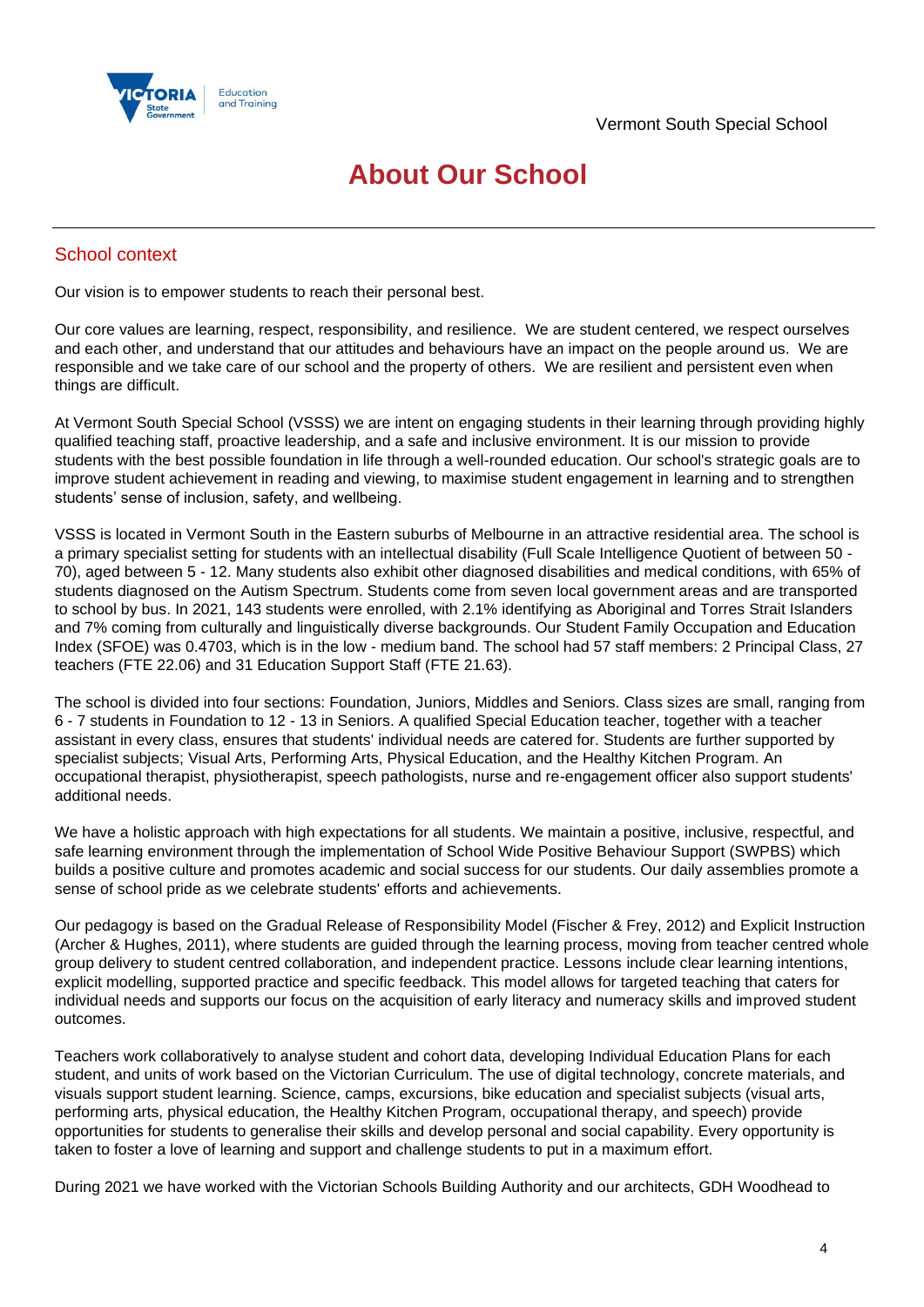

complete various planning stages for the \$10.108 million upgrade and modernisation. Decanting has taken place and demolition and building will begin in Term 2, 2022. This initiative will provide innovative learning spaces for our students.

## Framework for Improving Student Outcomes (FISO)

Our 2021 Annual Implementation Plan (AIP) focused on Curriculum Planning and Assessment, Health and Wellbeing and Building Communities from the Framework for Improving Student Outcomes. Our targets and Key Improvement Strategies were designed to address the effects of COVID-19 and lockdown.

Our 2021 target was to prioritise students and staff wellbeing to support learning outcomes and to address the impact of the events of 2020. Key improvement strategies included:

#### Learning, catch-up and extension priority

The Professional Learning Community (PLC) structure supported teacher collaboration, planning, teacher inquiry into practice and consistent approaches to assessment and monitoring. Two part time tutors were employed to work with students to support them to catch up after 2020 lockdowns. Staff were supported to complete post graduate education.

#### Happy, active, and healthy kids' priority

There was a strong focus on ensuring that teaching was at the point of need to engage and challenge students. Teaching school expectations and personal social capability lessons contributed to students' sense of inclusion, safety, and wellbeing. The implementation of the Stop, Walk, Talk (SWPBS Bully Prevention) program was introduced and in the Attitudes to School Survey, 93% of students stated that the school is managing bullying and 7% of students were neutral.

#### Connected Schools

Building a sense of community was a strong focus in 2021. In the Attitudes to School Survey, students' sense of connectedness was 87%, 97% for inclusion, and 92% for emotional awareness and regulation. In addition, 95% of students stated that their teacher cares about them (5% neutral).

### Achievement

The school received excellent feedback from the parent and staff opinion surveys. Parent satisfaction results were at 95.3% compared with the state average for specialist schools of 85.2% while the staff opinion survey showed the school's overall score on school climate as 84.9% compared with a state average for specialist schools of 64.9%.

Focused, collaborative planning underpins all programs at VSSS. During 2021, whole school professional learning was delivered focusing on differentiation, visible goals, the Stop, Walk, Talk Program and Team Teach. Professional learning occurred in PLC's through the inquiry process and staff accessed external professional learning including leadership and maths and English courses. There was significant collaboration amongst teachers during this time that resulted in improved online instructional videos. Teachers were not able to participate in onsite peer observations but observed their colleagues' online lessons.

During lockdown teachers used their PLC's to gain a deeper understanding of Science in the Victorian Curriculum, and collaboratively developed sequential science units for year 2 of the science teaching and learning cycle.

Based on feedback from families we refined our online learning program in 2021 to better meet the needs of families. We delivered resource packs and provided videos for English, Maths, Science, Personal and Social Capability, Visual Arts, Performing Arts, Healthy Kitchen, Occupational Therapy and Speech Therapy. Weekly assemblies and creative learning videos were also delivered.

As a Special School setting, all our students are on the Program for Students with Disability (PSD) and have an Individual Education Plan. In 2021, despite lockdown and remote and flexible learning, the majority of students achieved their goals by the end of the year, with some students exceeding their goals.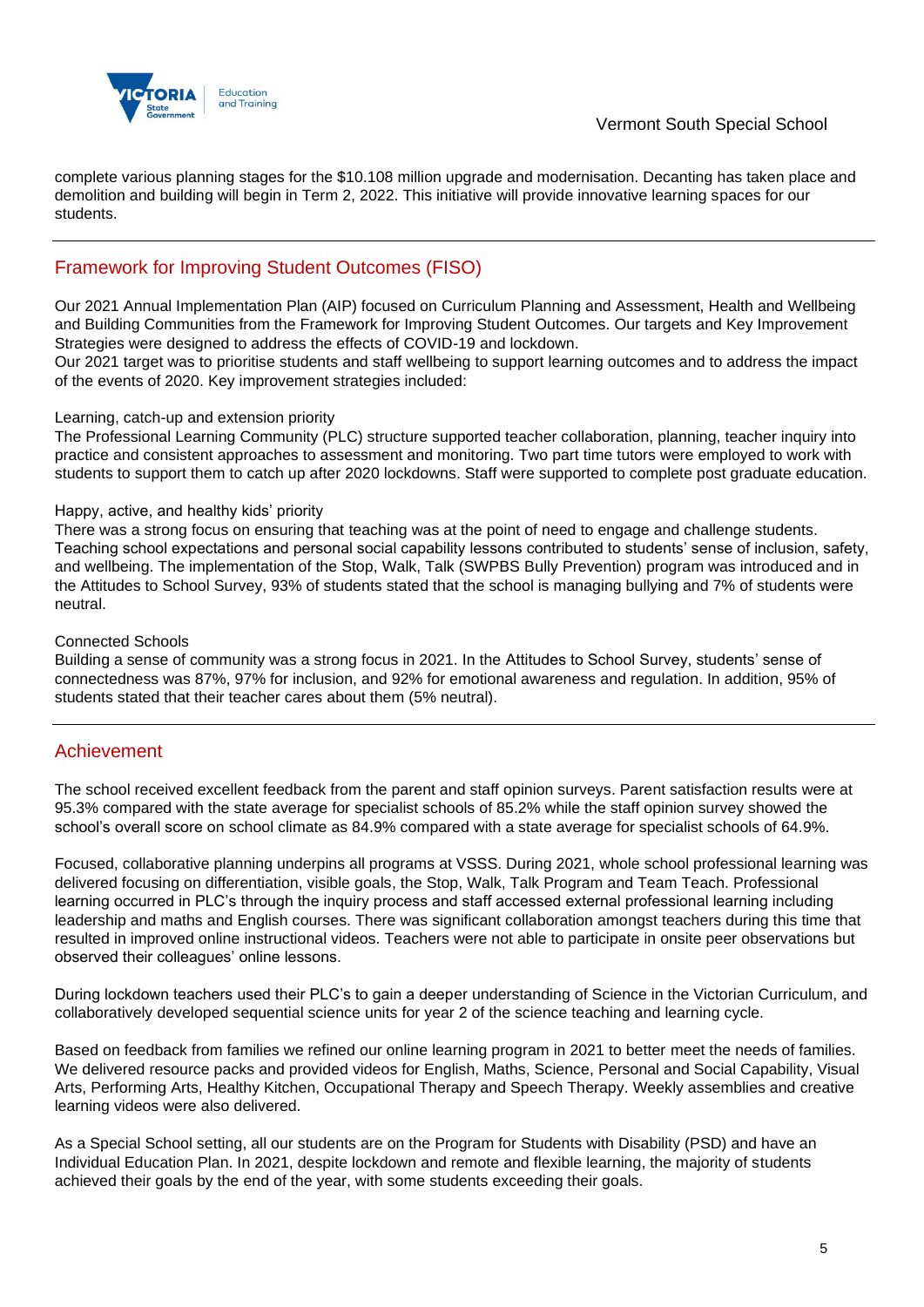

The school applied for and was successful in obtaining a grant of \$75K for 3 years for OSHC

We continue to refine our assessment practices to ensure that each child is assessed according to their need. As we move forward, we will continue to focus on building teacher capacity to differentiate learning and to provide targeted goals and teaching.

## Engagement

Our families come from 41 different postcodes which can cause isolation for parents and carers. In the first half of 2021 we had increased parent participation and community connection, with a number of new events such as parent workshops, Mothers' Day stall and open morning. In the second half of the year due to COVID-19 restrictions we were unable to have onsite events. We ran a modified Athletics Day and Footy Day for students and recorded the School Concert to send home to families. At the end of the year, we were able to have Graduation, a Family Picnic and Carols onsite. These were wonderful celebrations and thoroughly enjoyed by parents, staff, and students.

During remote and flexible learning class Webex meetings provided an opportunity for families to gain an understanding of where their child was in their learning. Families were encouraged to connect through participating in Kahootz, dress up days, pet shows and a spring photo competition. During this time teachers were in regular contact with parents and carers using the medium that suited families best e.g. interpreters, translations, and spoken text. Student Support Group meetings were held online using Webex and this resulted in increased participation. Our Liaison Officer conducted school tours virtually for prospective parents and professionals.

Our focus for the future will be to continue to engage students by:

- Providing targeted teaching at the point of need
- Continuing SWPBS to support students to follow behaviour expectations

- Building teacher capacity to differentiate and provide visible goals to help students keep track of their learning and increase their motivation.

## **Wellbeing**

Our focus was on the implementation of the 'happy, active and healthy kids priority.'

The SWPBS team continued to drive projects throughout the year to engage students. The team introduced the Stop, Walk, Talk (SWPBS Bully Prevention) program at the beginning of the year. This program provided students and staff with common language when an incident occurs.

During 2021 lockdowns up to 50% of our students attended school as families were experiencing stress. All "at risk" students were welcomed to come to school during lockdowns.

Our small classes enable teachers to have an excellent knowledge of the students in their class. All wellbeing concerns are promptly brought to the attention of leadership for follow up. Referrals for counselling/Child First/ Child Protection/NDIS are made for individual students with acute needs.

The school achieved the bronze level SWPBS implementation status which is a significant achievement. In the 2022 the school will apply for silver level status and utilise Sentral to further document wellbeing referrals.

### Finance performance and position

VSSS ended 2021 with a surplus. This was made up from a surplus carried forward from 2020 of and a reduction in expenditure in 2021 due to COVID-19. Strong financial management continued to occur throughout 2021. Additional resources were used to support the online learning and provide basic hands-on materials and basic resource packs to every student. Technology was provided to families without technology. We moved from 14 classes in 2020 to 15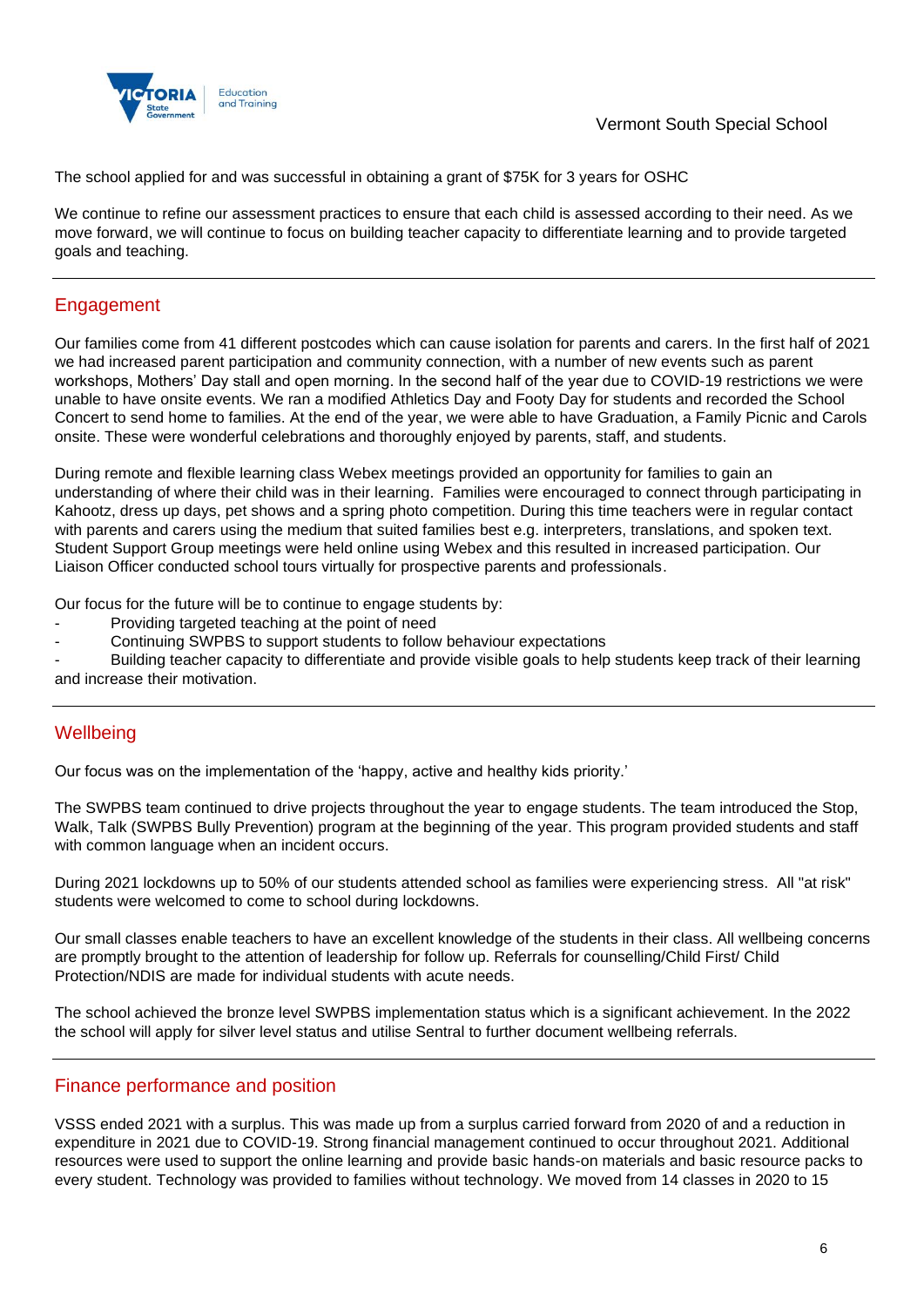

classes in 2021 to support an increased enrolment in the lower part of the school. In 2021, we purchased a new 25 seater bus to replace the bus that was sold in 2020.

The leadership team, with the support of the Business Manager continued to ensure that the school facilities have been well maintained and refreshed for when students returned after lockdown. Equity funding of \$33,832 was partly used to support a re-engagement officer.

We do not charge school fees, but a voluntary parent contribution continued in 2021 to support a range of programs.

As we look to the future our aim is to continue to build enrolments, particularly in the lower part of the school. It is pleasing to report that we have begun 2022 with an additional class, taking our total to 16 classes.

\$10.108 million has been allocated to our school for an upgrade and modernisation. During 2021 we worked closely with the Victorian Building Authority and our architects, GHD Woodhead to complete various planning stages. The contractors have now been appointed and demolition and building will begin in Term 2, 2022. The project is due to be completed in by the end of 2023. This upgrade will make a significant difference to the facilities of our school and our students' learning.

**For more detailed information regarding our school please visit our website at [https://www.vermont](https://www.vermont-south-ss.vic.edu.au/)[south-ss.vic.edu.au](https://www.vermont-south-ss.vic.edu.au/)**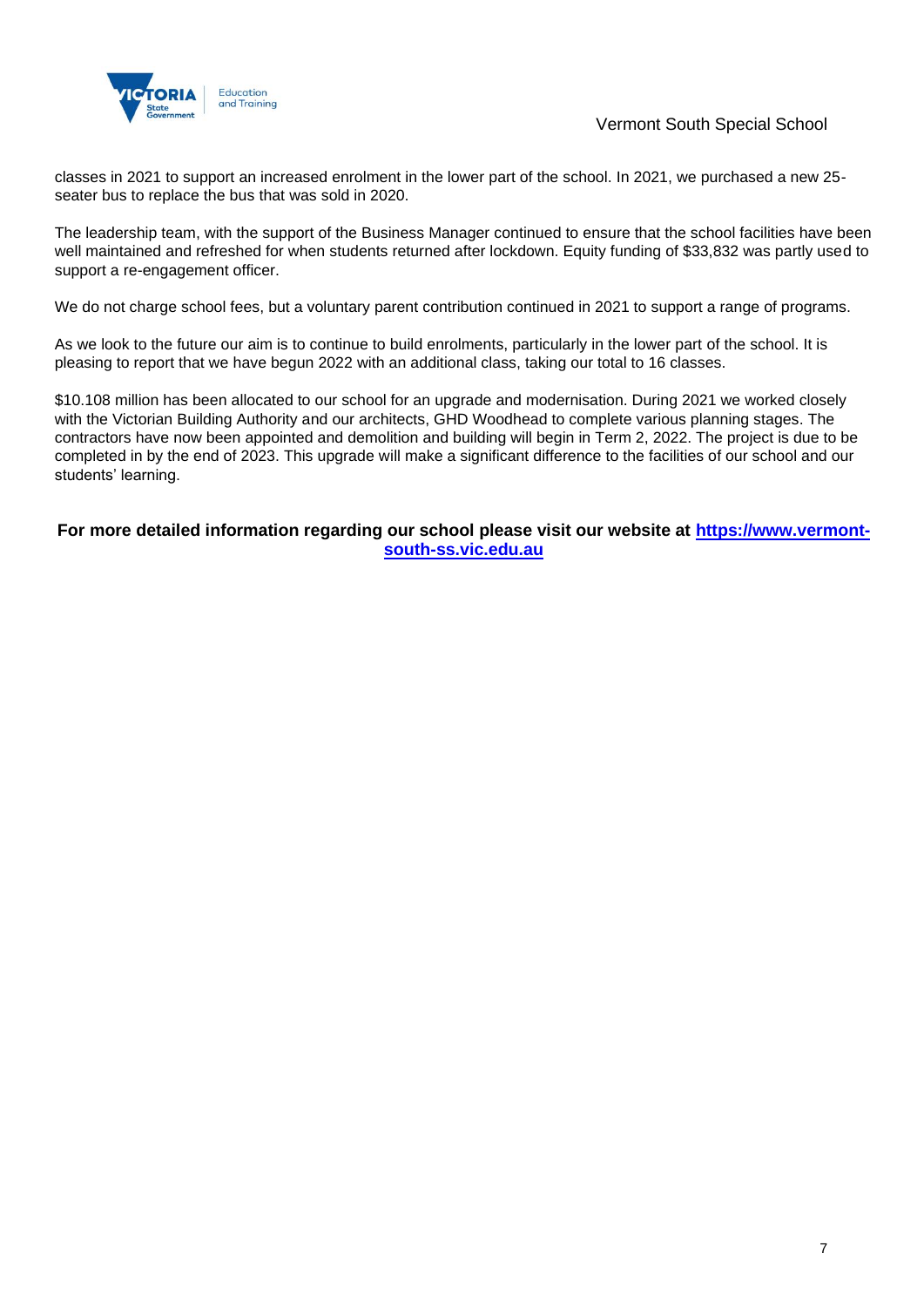# **Performance Summary**

The Performance Summary for government schools provides an overview of how this school is contributing to the objectives of the Education State and how it compares to other Victorian government schools.

All schools work in partnership with their school community to improve outcomes for children and young people. Sharing this information with parents and the wider school community helps to support community engagement in student learning, a key priority of the Framework for Improving Student Outcomes.

Refer to the 'How to read the Annual Report' section for help on how to interpret this report.

## SCHOOL PROFILE

#### **Enrolment Profile**

A total of 131 students were enrolled at this school in 2021, 44 female and 87 male.

7 percent of students had English as an additional language and NDP percent were Aboriginal or Torres Strait Islander.

#### **Overall Socio-Economic Profile**

The overall school's socio-economic profile is based on the school's Student Family Occupation and Education index (SFOE).

SFOE is a measure of socio-educational disadvantage of a school, based on educational and employment characteristics of the parents/carers of students enrolled at the school. Possible SFOE band values are: Low, Low-Medium, Medium and High. A 'Low' band represents a low level of socio-educational disadvantage, a 'High' band represents a high level of socio-educational disadvantage.

This school's SFOE band value is: Low - Medium

#### **Parent Satisfaction Summary**

The percent endorsement by parents on their school satisfaction level, as reported in the annual Parent Opinion Survey.

Percent endorsement indicates the percent of positive responses (agree or strongly agree) from parents who responded to the survey.



#### **School Staff Survey**

The percent endorsement by staff on School Climate, as reported in the annual School Staff Survey.

Percent endorsement indicates the percent of positive responses (agree or strongly agree) from staff who responded to the survey. Data is suppressed for schools with three or less respondents to the survey for confidentiality reasons.

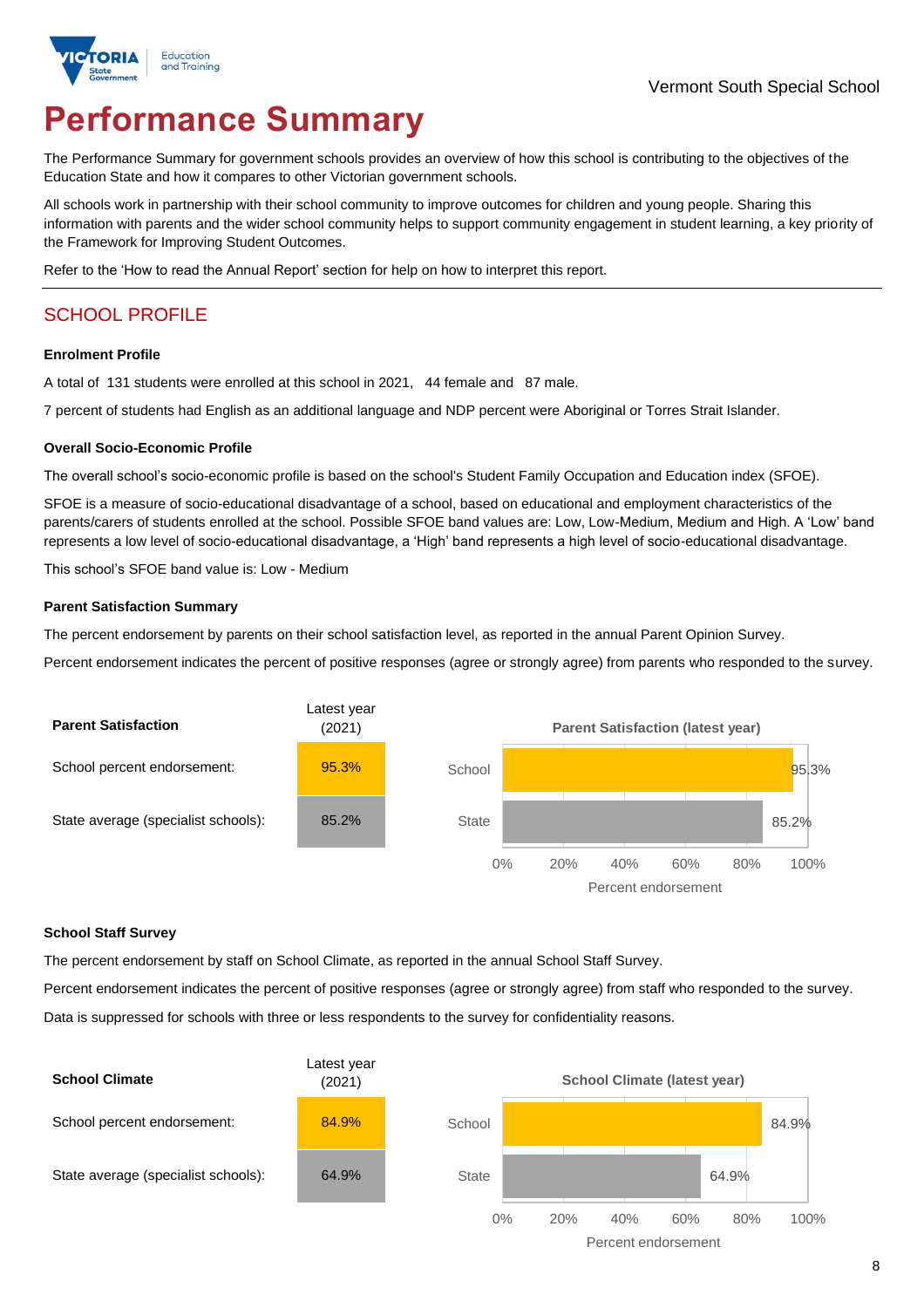

## ACHIEVEMENT

#### **Teacher Judgement of student achievement**

Percent of results at each achievement level in English and Mathematics.

#### **English**



#### **Mathematics**

| Achievement<br>Level | Latest year<br>(2021) |
|----------------------|-----------------------|
| Α                    | 2.6%                  |
| B                    | 16.4%                 |
| C                    | 18.1%                 |
| D                    | 23.2%                 |
| 0.5                  | 11.5%                 |
| F to F.5             | 15.0%                 |
| 1 to 1.5             | 9.6%                  |
| 2 to 2.5             | 2.8%                  |
| 3 to 3.5             | 0.5%                  |
| 4 to 4.5             | $0.2\%$               |
| 5 to 5.5             | <b>NDA</b>            |
| 6 to 6.5             | NDA                   |
| 7 to 7.5             | NDA                   |
| 8 to 8.5             | <b>NDA</b>            |
| 9 to 9.5             | NDA                   |
| 10 to 10.5           | NDA                   |
| 11 to 11.5           | NDA                   |
| ΝA                   | NDA                   |
|                      |                       |



9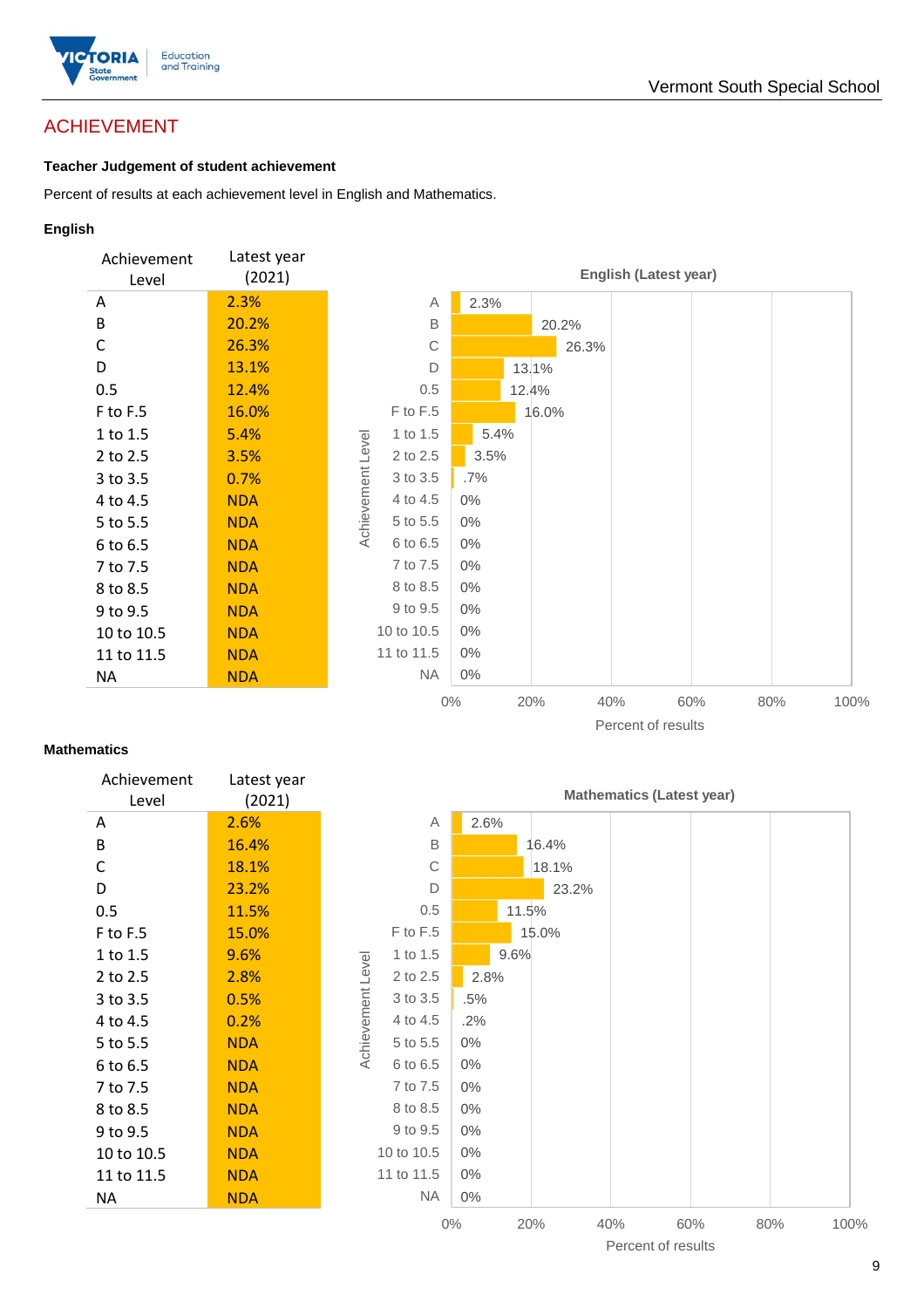

## ENGAGEMENT

#### **Average Number of Student Absence Days**

Absence from school can impact on students' learning. Common reasons for non-attendance include illness and extended family holidays. Absence data in 2020 and 2021 may have been influenced by COVID-19.

| <b>Student Absence</b>                 | 2018 | 2019 | 2020 | 2021 | 4-vear<br>average |
|----------------------------------------|------|------|------|------|-------------------|
| School average number of absence days: | 21.3 | 19.2 | 18.0 | 16.1 | 18.8              |

#### **Students exiting to further studies or full-time employment**

Percentage of students going on to further studies or full-time employment.

Note: This measure refers to data from the previous calendar year. Data excludes destinations recorded as 'Unknown'.

| <b>Student Exits</b>                                      | 2018      | 2019      | 2020      | 2021      | 4-year<br>average |
|-----------------------------------------------------------|-----------|-----------|-----------|-----------|-------------------|
| School percent of students with positive<br>destinations: | $100.0\%$ | $100.0\%$ | $100.0\%$ | $100.0\%$ | $100.0\%$         |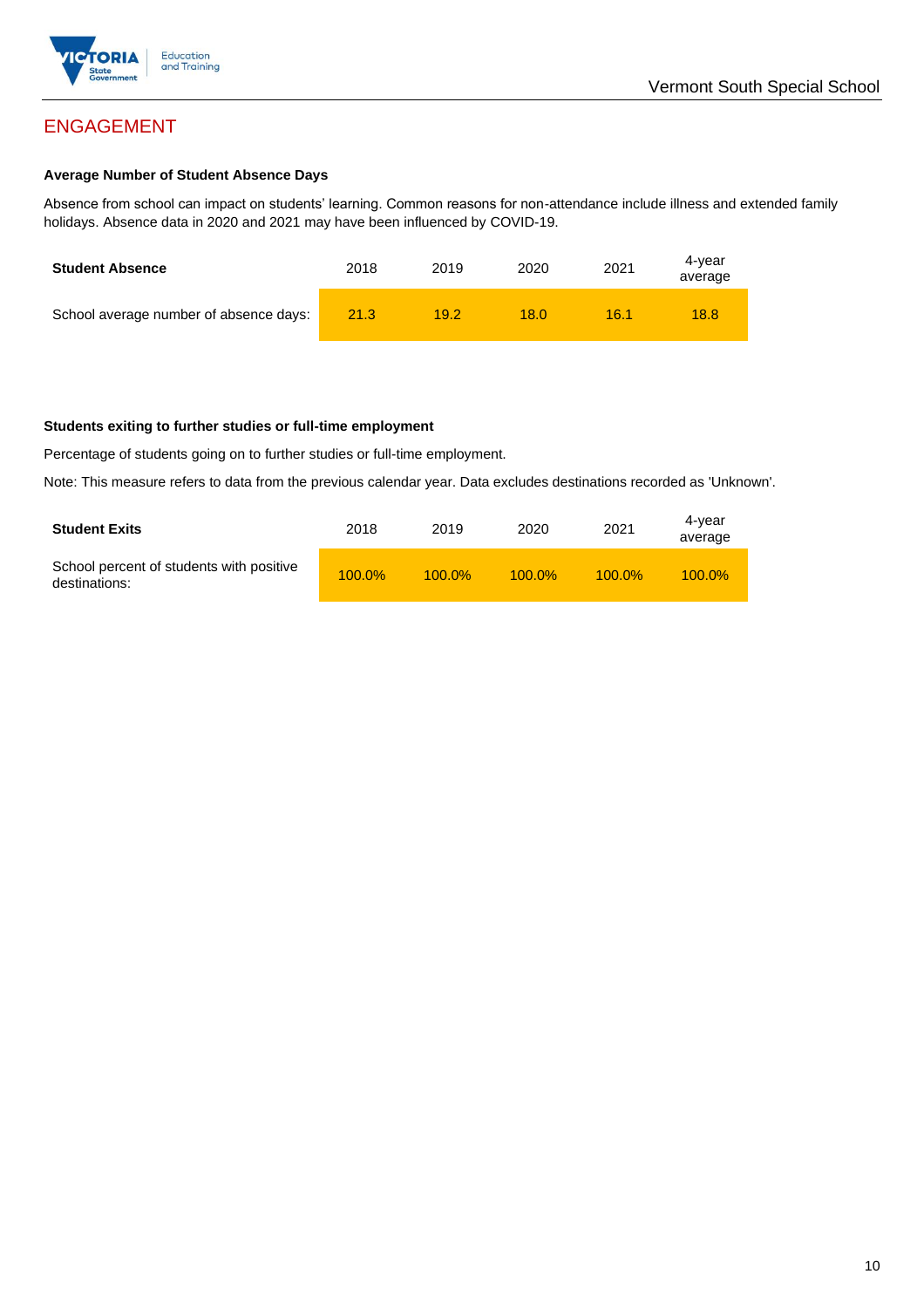

# **Financial Performance and Position**

FINANCIAL PERFORMANCE - OPERATING STATEMENT SUMMARY FOR THE YEAR ENDING 31 DECEMBER, 2021

| <b>Revenue</b>                  | <b>Actual</b> |
|---------------------------------|---------------|
| <b>Student Resource Package</b> | \$5,649,596   |
| Government Provided DET Grants  | \$787,164     |
| Government Grants Commonwealth  | \$2,982       |
| Government Grants State         | \$4,400       |
| Revenue Other                   | \$6,000       |
| <b>Locally Raised Funds</b>     | \$75,548      |
| <b>Capital Grants</b>           | \$0           |
| <b>Total Operating Revenue</b>  | \$6,525,690   |

| Equity $1$                                          | <b>Actual</b> |
|-----------------------------------------------------|---------------|
| Equity (Social Disadvantage)                        | \$33,832      |
| Equity (Catch Up)                                   | \$0           |
| <b>Transition Funding</b>                           | \$0           |
| Equity (Social Disadvantage - Extraordinary Growth) | \$0           |
| <b>Equity Total</b>                                 | \$33,832      |

| <b>Expenditure</b>                    | <b>Actual</b> |
|---------------------------------------|---------------|
| Student Resource Package <sup>2</sup> | \$4,897,040   |
| Adjustments                           | \$0           |
| <b>Books &amp; Publications</b>       | \$0           |
| Camps/Excursions/Activities           | \$21,551      |
| <b>Communication Costs</b>            | \$6,366       |
| Consumables                           | \$78,759      |
| Miscellaneous Expense <sup>3</sup>    | \$14,196      |
| <b>Professional Development</b>       | \$11,182      |
| Equipment/Maintenance/Hire            | \$57,617      |
| <b>Property Services</b>              | \$172,382     |
| Salaries & Allowances <sup>4</sup>    | \$257,959     |
| <b>Support Services</b>               | \$7,710       |
| Trading & Fundraising                 | \$48,093      |
| <b>Motor Vehicle Expenses</b>         | \$11,819      |
| Travel & Subsistence                  | \$0           |
| <b>Utilities</b>                      | \$37,399      |
| <b>Total Operating Expenditure</b>    | \$5,622,073   |
| <b>Net Operating Surplus/-Deficit</b> | \$903,617     |
| <b>Asset Acquisitions</b>             | \$159,220     |

(1) The equity funding reported above is a subset of the overall revenue reported by the school.

(2) Student Resource Package Expenditure figures are as of 25 Feb 2022 and are subject to change during the reconciliation process.

(3) Miscellaneous Expenses include bank charges, administration expenses, insurance and taxation charges.

(4) Salaries and Allowances refers to school-level payroll.